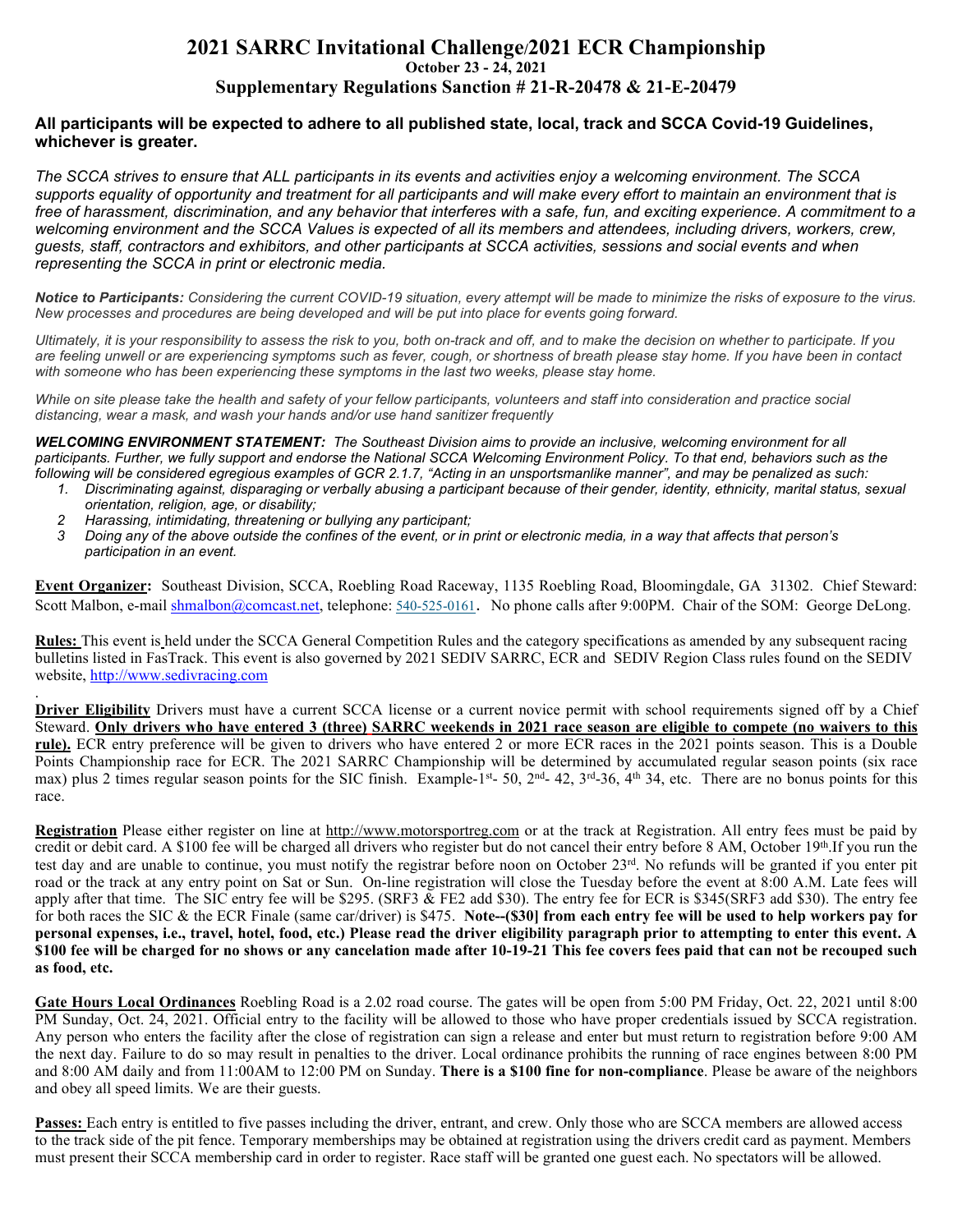**Event Schedule/Run Groups**: The event schedule or run groups may be changed at the discretion of the Chief Steward, with concurrence of the Race Chairman, depending on pre-race entry counts or as needed to accommodate situations that may be encountered during the event. If changes are made prior to the start of the event, as much notice as possible will be given to all affected competitors.

**Scales** Scales will be available From 8:00 AM to 5:00 PM, Saturday and Sunday.

**Grid/Start/Finish/Timing/Qualifying** Grids for Sunday races will be from the fastest lap from either the Sat AM or PM qualifying sessions. Cars not in position on the Grid prior to the 1-minute warning shall relinquish their position and start from the rear of the field. All timing & scoring plus start/finish is at the tower on the front straight. Qualifying and races will be checkered at the start/finish. AMB transponders are required, and it is the driver's responsibility to insure they are working at all times. (No transponder =maybe no times & maybe no scoring). A "T" flag or information board may be used to notify the driver of transponder failure. An "S" flag or information board may be used to notify the driver of sound failure. The black flag will be displayed at turn 6 and S/F. A white flag will be displayed at S/F when one lap to go.

**Tech/Impound** The top 4 position cars in each class will be required to report to impound and will be weighed. The Chief Steward may require additional inspection or additional cars to report to impound and the competitor shall be responsible for the expenses of any required disassembly and/or reassembly.

**Car Numbers & SARRC/ECR Designation** SEDIV permanent numbers will be assigned to entries received prior Oct. 19, 2021. Be aware that since this is a Division wide race, any duplicates numbers will be first entered, first assigned. Numbers, class designations, and SCCA  $\&$ ECR decals will be placed and sized according to the GCR. Cars not displaying the assigned number may not receive qualifying times. SARRC patches must be worn on the front of the driver's suit above or below the SCCA patch or in the same area on the side opposite the SCCA patch. SARRC or ECR decals must be displayed on each side of the car. For this event, logos, decals and patches from other racing organizations shall not be displayed on driver suits or race cars. Those doing so, maybe subject to a \$50 donation to the SCCA Foundation.

**Sound Control** The sound control limit for this event is **103 db**. Sound control reading will be taken and recorded from driver's left on the front straight. After 2 readings exceeding the 103 db limits, the racer will be black flagged, brought in, told of the infraction and given a chance to correct the situation.

**Results/Awards** Qualifying and provisional race results plus sound readings will be posted on the bulletin board at the entry to the paddock. SEDIV will provide copies of official race results for each entrant by the conclusion of the event, or, at the Division's expense, within seven days after the conclusion of the event. Official results will be posted on the SARRC web site at www, sedivracing.com.

**Facilities** Concession and rest rooms with hot showers are located in the paddock. Camping is permitted on Friday, Saturday, and Sunday nights. Camping for other nights must be approved by the track manager. Electrical outlets are available with no reservations needed. A nominal electrical use fee will be collected by the manager. Fuel is available at the track. The Roebling Road rules are a part of these supps and are clearly posted at the track.

**Communications** Race operations uses 461.825, 461.025 & 464.100 MHz as licensed for the immediate area by the FCC, a copy of which is available at the track. For the safety of competitors and race staff, failure to keep these frequencies clear will result in immediate action under rights specified in the GCR. Do not use these frequencies or frequencies close enough to interfere with these frequencies.

**Hardship Laps** Hardship laps may be granted and the end of the day Saturday and 8:05 Sunday morning at the discretion of the Chief Steward and if time permits.

Please comply with the rules of Roebling Road Raceway------